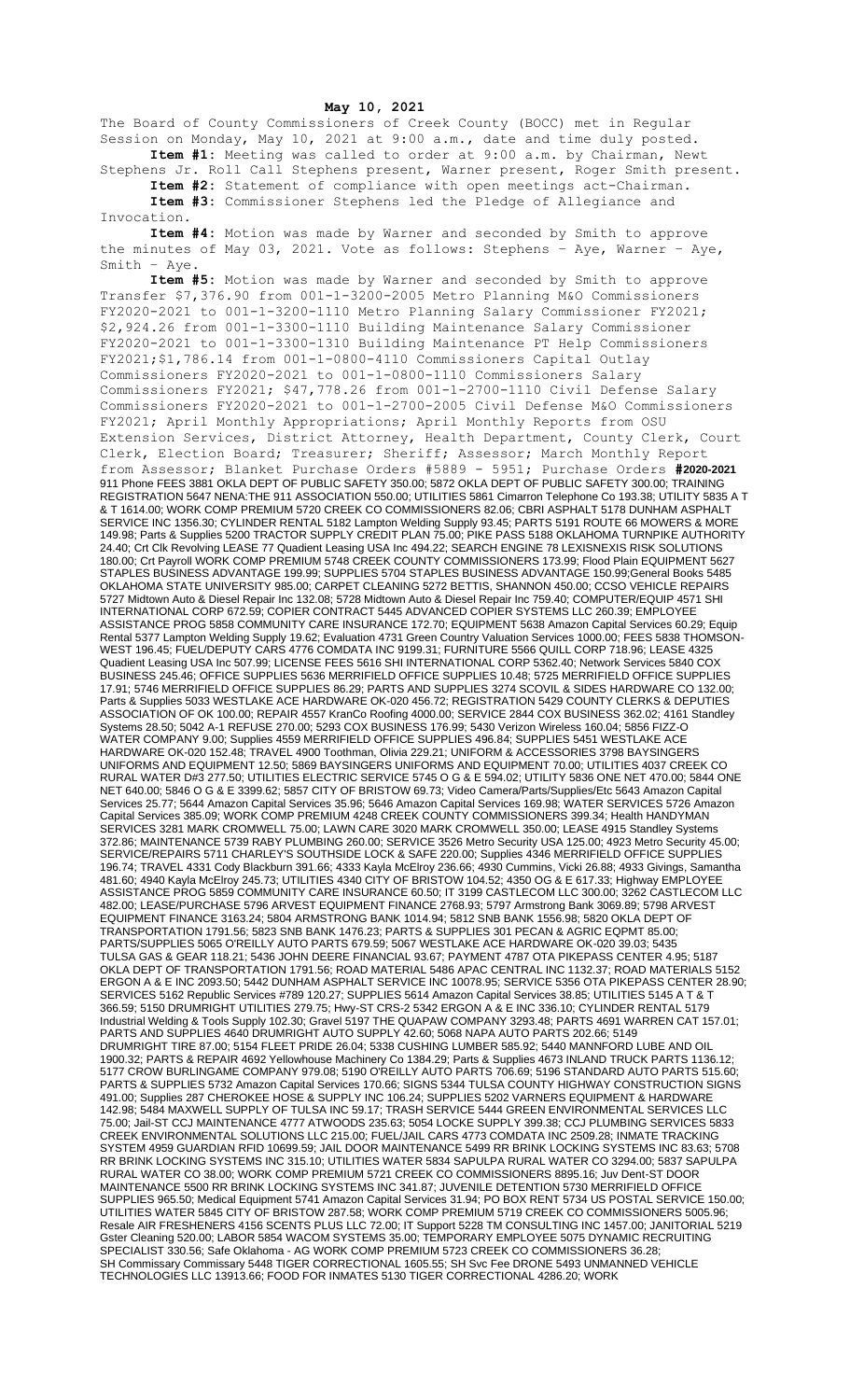COMP PREMIUM 5722 CREEK CO COMMISSIONERS 30.82;Tax Refunds TAX CORRECTION 224 Williams, Frank 271.30; 225 SERVION MORTGAGE 1134.00. Vote as follows: Stephens – Aye, Warner – Aye, Smith – Aye.

**Item #6: NO DISCUSSION** of new business. (In accordance with the Open Meetings Act, Title 25 O.S. § 311(A)(9), new business defined as any matter not known about or which could not have been reasonably foreseen within 24 hours of this meeting.

**Item #7:** Motion was made by Warner and seconded by Smith to approve public sale auction of property located in Jackson Lots 6-10 and Lot 25-28, Blk 4 to Carl Wallace for \$1,492.00 plus \$100.00 filing & publication total \$1,592.00. There were no other parties present. Stephanie Wickliff, Deputy Treasurer stated there is no 911 address on property, also there are several structures on the property referenced. This has been co-owned since 2014. Vote as follows: Stephens – Aye, Warner – Aye, Smith – Aye.

**Item #8:** Motion was made by Stephens and seconded by Warner to sign **Resolution#2021-56** a Proclamation for National Police Week, beginning Sunday, May 9 through Saturday, May 15, 2021. All flags in Creek County be flown at half-staff from sunrise to sunset on May 13- 15, 2021, in honor of our law enforcement community's many sacrifices in dedicated service to our community. Bowling, Sheriff stated the Memorial will be Thursday, May 13, 2021 at 6:30 p.m., located at the Memorial site. Judge Farris will be the speaker, this will honor our fallen officers. Vote as follows: Stephens – Aye, Warner – Aye, Smith – Aye.

**Item #9:** Motion was made by Warner and seconded by Smith to approve the Sheriff's Office to apply for the Environmental Officer Grant through the Oklahoma Department of Environmental Quality. Bowling, Sheriff stated this would pay for a Deputy salary, if approved to help investigate in the illegal dumping within Creek County. Stephens spoke about the new process for all departments when applying for grants. This allows all offices to get the required information upfront and be prepared for the grants, if approved. Bowling spoke of possible manpower issues, if they are to receive the grant. Vote as follows: Stephens – Aye, Warner – Aye, Smith – Aye.

**Item #10:** Motion was made by Warner and seconded by Smith to let for **Bid#21-10 Commonly Used Items** to be opened June 01, 2021. Jana Thomas, Purchasing Agent discussed the bid and stated it would be effective July 01, 2021 to June 30, 2022. Stephens stated he appreciates all the dedication in preparing the bid, it has really benefited the county with savings. Vote as follows: Stephens – Aye, Warner – Aye, Smith – Aye.

**Item #11:** Motion was made by Warner and seconded by Smith to sign ODOT 324A Claim Form for project P/P30473(04)-Carson Ridge Bridge over Salt Creek near Highway 48 (bridge CN 23, assigned to Meshek and Associates, in the amount of \$2,275.00, for District #2. Warner stated this is for land acquisition for project that is on the 8-year plan. Vote as follows: Stephens – Aye, Warner – Aye, Smith – Aye.

**Item #12:** Motion was made by Warner and seconded by Smith to sign contract with Burgess & Niple to perform the Fracture Critical bridge inspections for the period of April 01, 2021, through March 31, 2023, for the three fracture critical bridges located in District #3 as award by ODOT Contract #2299A, with option to have Burgess & Niple, Inc. replace missing or illegible load posting signs observed at the fracture critical bridges during inspection at a cost of \$125.00 per replaced sign. Vote as follows: Stephens – Aye, Warner – Aye, Smith – Aye.

**Item #13:** Motion was made by Warner and seconded by Smith to sign Inter-Cooperative Agreements with Freedom Hill Fire Department, Sliver City Fire Department, Olive Fire Department, Olive Public School, Pretty Water Public School, Allen-Bowden Public School, Mannford Public School, and Drumright Public School in District #2. Warner stated these were on a calendar year, we will be updating again on 7-1-21, to be on fiscal year. Vote as follows: Stephens – Aye, Warner – Aye, Smith – Aye.

**Item #14:** Motion was made by Warner and seconded by Smith to sign **Resolution#2021-57** directing the Creek County Treasurer to credit the Creek County General Government Maintenance and Operations Fund 001-1-2000-2005/R2 with funds from the Creek County Court Clerk's Office Fund for reimbursement of utility payments, in the amount of \$477.52, as per 62 O.S. § 335, and procedures implemented by the State Auditor's Office. Vote as follows: Stephens – Aye, Warner – Aye, Smith – Aye.

**Item #15:** Motion was made by Smith and seconded by Warner to sign **Resolution#2021-58** directing the Creek County Treasurer to credit the Creek County Highway Maintenance and Operations General Fund Account 001-6-4000- 2005/SA2 with funds from 231st Drive Rural Road Improvement District in the amount of \$8.10, as per Title 62 O.S. § 335, and procedures implemented by the State Auditor's Office. Vote as follows: Stephens – Aye, Warner – Aye, Smith – Aye.

**Item #16:** Motion was made by Smith and seconded by Warner to approve Utility Permit from Oklahoma Natural Gas Company per County Specs for natural gas pipeline, by boring, size of line 34", to cross Mesa Rd. approximately